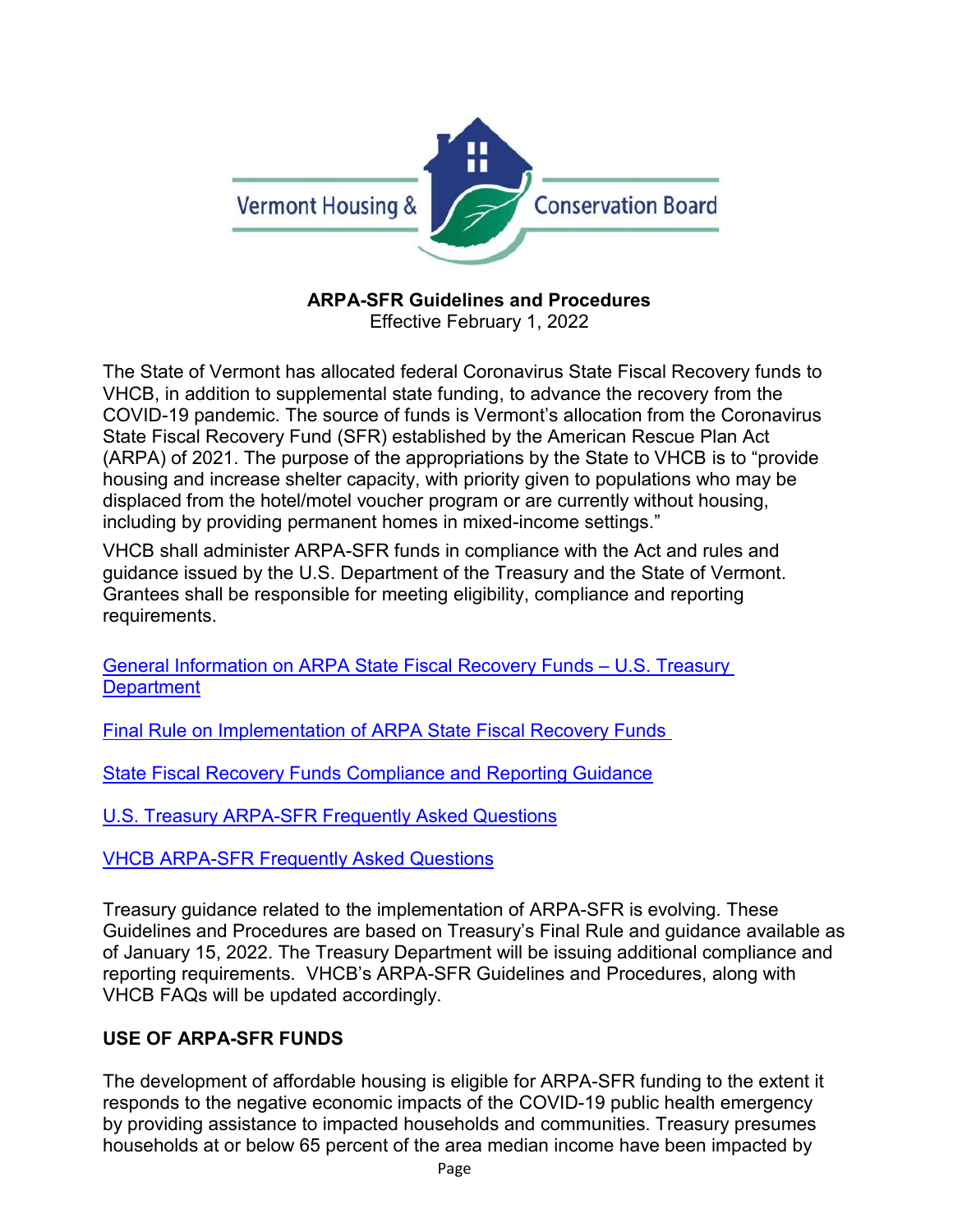the pandemic. It allows designations of additional populations. The State of Vermont and VHCB have determined, given the extent of homelessness and pressure on housing affordability and availability caused by the pandemic, that households up to 80 percent of the area median income (AMI) have been impacted. Based on this determination, the Final Rule, the State appropriation of ARPA-SFR and the terms of its grant agreement with the State of Vermont, VHCB has established the following eligible uses of ARPA-SFR:

- Non-congregate emergency housing and transitional housing for individuals and families experiencing homelessness. The construction of congregate facilities is not eligible.
- Multi-family rental housing serving households at or below 80 percent of AMI. At least 15 percent of the units must be dedicated to those experiencing homelessness.
- Permanent supportive housing to improve access to stable, affordable housing among individuals who are experiencing homelessness.
- Housing for individuals in recovery from substance use disorders.

Homeownership: At the time these Guidelines were adopted, it was not clear the extent to which the development of homeownership units is an eligible use of ARPA-SFR funds. VHCB is working with the State of Vermont and others to make this determination. The Guidelines will be updated as more information is available about this potential use.

Loans: Under Treasury's Final Rule, ARPA-SFR funds cannot be used for the full value of loans that mature after December 31, 2026, which limits the extent ARPA-SFR can be included in basis for projects using federal low income housing tax credits. VHCB is advocating for a clarification from Treasury to address this limiting factor.

#### **New Housing and Addressing Homelessness**

The Vermont General Assembly and Governor Scott directed VHCB to use ARPA-SFR to support the creation of new units of affordable housing and increase the state's capacity to shelter individuals and families experiencing homelessness or who are at risk of becoming homeless due to a disruption to their previous housing situation related to the pandemic. To meet this objective and the requirements of [Executive Order 03-16: Publicly](https://legislature.vermont.gov/statutes/section/03APPENDIX/003/00073)  [Funded Housing For The Homeless,](https://legislature.vermont.gov/statutes/section/03APPENDIX/003/00073) 15 percent of units in multi-family developments funded by ARPA-SFR must be dedicated to the homeless and filled through coordinated entry or a pre-approved alternative referral system.

Additionally, projects in all categories will be funded in consultation with the Agency of Human Services.

#### **Maximum Award Amounts:**

VHCB has established ARPA-SFR maximum per unit award guidelines for multi-family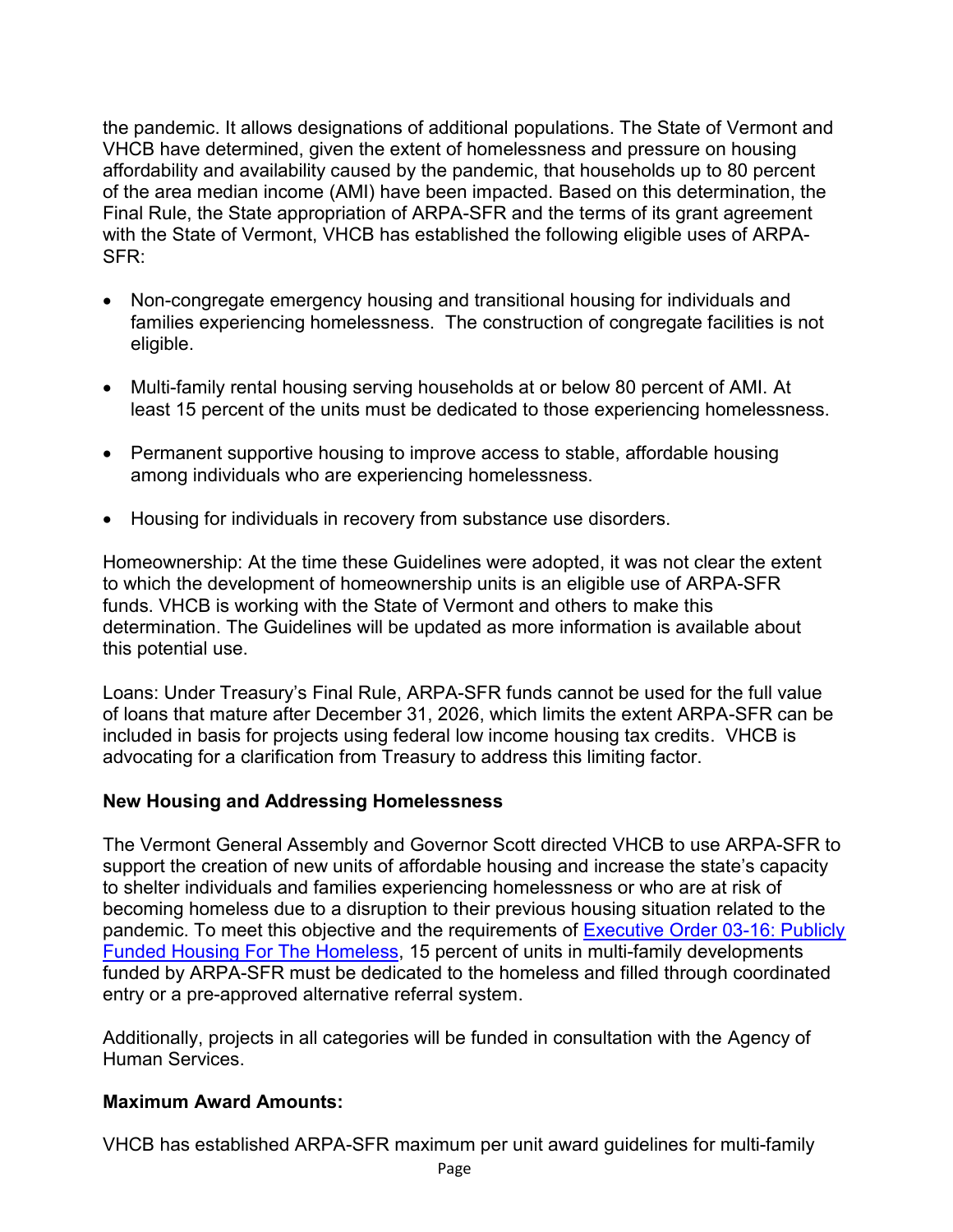housing proposals based on HUD-published limits for other federal housing programs (specifically the HOME Program.)

The guidelines for maximum ARPA-SFR per-unit awards are as follows:

0 BR \$153,314 1 BR \$175,752 2 BR \$213,718 3 BR \$276,482

Actual award amounts will be based on a variety of factors which will be considered by staff when reviewing projects, including the impact of the proposed project and leverage. Generally, projects serving the most vulnerable and lowest income Vermonters, will be considered for deeper subsidy.

The maximum subsidy guidelines above do not apply to Recovery Housing, which will be reviewed on a case-by-case basis. Staff will evaluate the reasonableness of the proposal, other opportunities for leverage, the need in the proposed geographic location, and will make funding recommendations accordingly.

Staff may also consider recommending awards that exceed the maximum amounts described above if a project that meets a critical need or priority is unable to move forward without a deeper subsidy and all other avenues for leveraging other funding sources have been exhausted or if providing a deeper subsidy would bring a critically needed project into service on a shorter timeline, or would facilitate the creation of more housing units than would otherwise be feasible.

#### **PROJECT SELECTION CRITERIA**

#### **Thresholds**

To be eligible for ARPA-SFR, applications must meet the following threshold criteria**:**

- The project sponsor must be a community based 501(c) (3) nonprofit with an affordable housing mission and commitment to permanent affordability, or a municipality, or private developer. Project sponsors must participate in a risk assessment process to confirm the administrative and fiscal capacity to administer the ARPA-SFR funds as required by the Treasury Department's Compliance and Reporting Guidance.
- Multi-family projects must meet the goals of Executive Order 03-16: Publicly Funded Housing for the Homeless by dedicating at least 15 percent of the units to the homeless. For the ARPA-SFR units, those units must be leased to those experiencing homelessness or at risk of homelessness due to a disruption to their previous housing situation as a result of the COVID-19 public health emergency or its economic impact; and referred through the local system of coordinated entry to housing unless an alternate plan has been approved by VHCB in consultation with the Agency of Human Services. The remaining ARPA-SFR units must be restricted, at a minimum, to households at or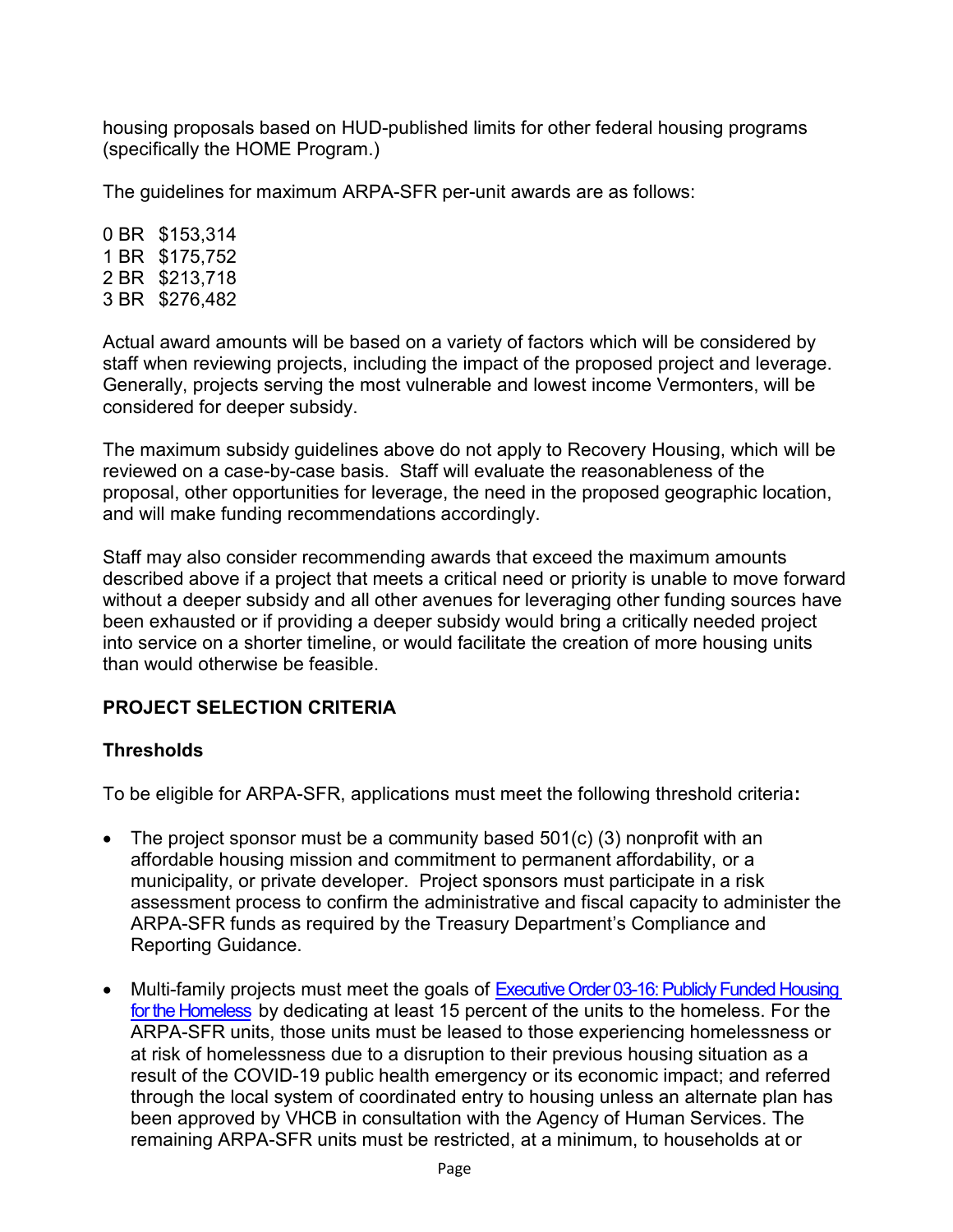below 80% of AMI.

- There must be a demonstrated plan and commitment for referrals, coordination and partnership between developer, Continuum of Care, local housing authority, if any, and social service providers who work with the target population to serve homeless households.
- The project must be located in an area of the State shown by data to have a number of homeless households or a lack of affordable housing units.
- VHCB will award ARPA-SFR consistent with VHCB housing policy, including VHCB's [Policy Position for Funding Affordable Housing Projects.](https://vhcb.org/sites/default/files/policy/housing/housing.pdf) All projects will be subject to a perpetual VHCB Housing Subsidy Covenant. VHCB's Housing Subsidy Covenant will require that restricted units are permanently affordable and, at a minimum, are restricted to households earning 80% or less AMI and are rented at rent levels of 70% or less AMI. In accordance with VHCB policy, deeper rent and income restrictions will be applied to some units.

## **Priorities**

VHCB Staff will make funding recommendations based on the following priorities:

- **-** Projects that are ready to proceed, with an achievable timeline to incur all costs by December 31, 2026. Evidence of readiness to proceed includes, at a minimum, site control, level of support from municipality, and capacity of related development partners. Priority will be given to projects making units available sooner.
- **-** Projects that meet urgent housing needs by making permanent homes available for those experiencing homelessness in mixed-income settings.
- **-** The extent to which projects leverage other sources of funding.
- **-** Reasonable per unit capital cost for both homeless households and other households housed.
- **-** Projects that meet threshold requirements and also respond to urgent community housing needs around the state.
- **-** Geographic distribution of funds to the extent practicable.

# **PROJECT SELECTION PROCESS**

## **Full Applications**

VHCB will accept applications for ARPA-SFR through the online application system and according to the regular cycle of application deadlines which are posted on the VHCB website. [VHCB Application Deadlines and Board Meetings](https://www.vhcb.org/about-us/board-meetings)

VHCB staff will review applications and make recommendations for funding to the VHCB Board. Staff recommendations will be based, in part, on an assessment of:

- the quality and completeness of the application
- the extent that the project meets project selection threshold criteria
- the extent that the project meets the project selection priority criteria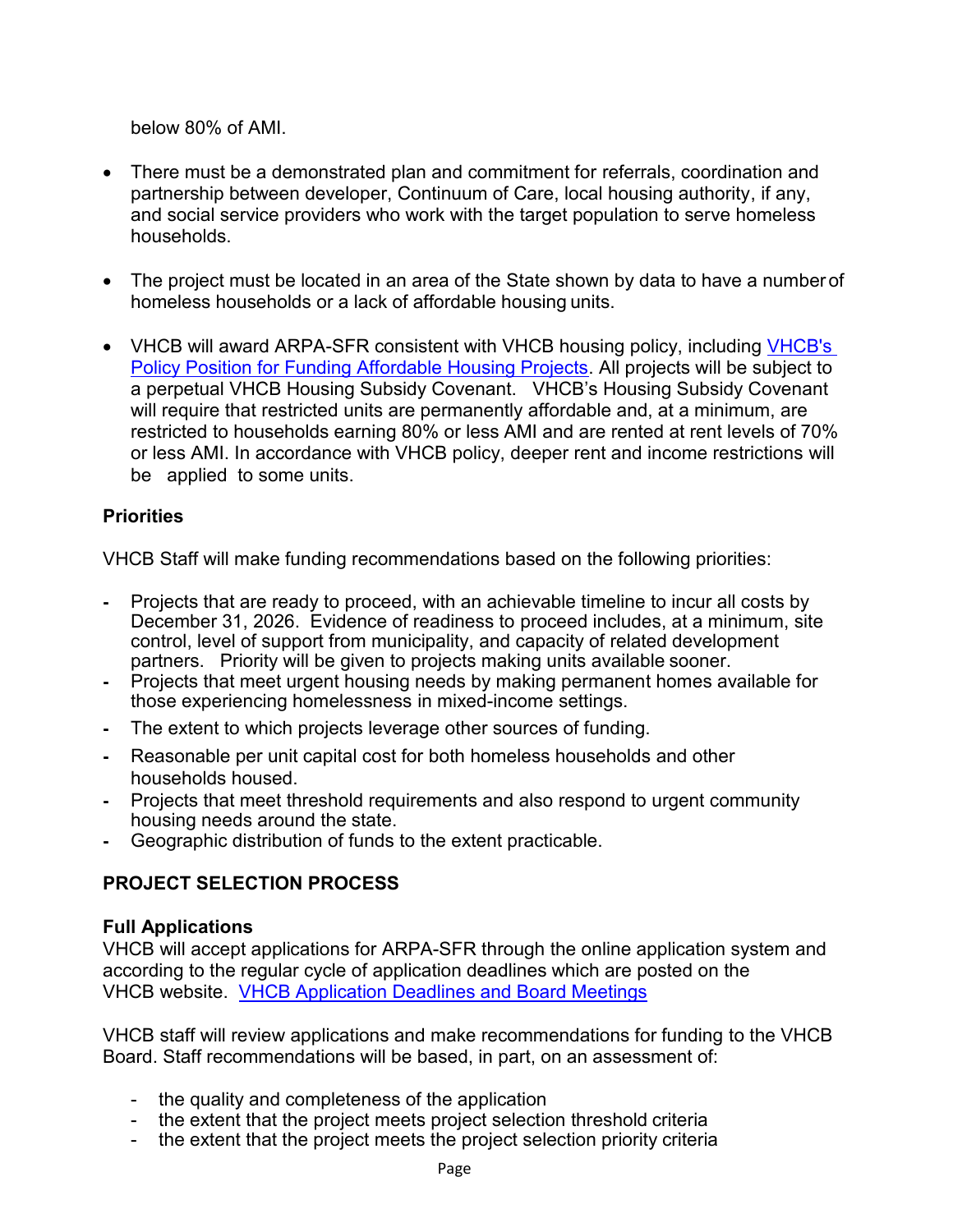- the capacity of the development team including the application sponsor and service partner(s)
- the adequacy of the sponsor's plan to provide services to households who have experienced homelessness will be reviewed in consultation with the Agency of Human Services
- the strength of the applicant's commitment to and plan for leasing all units designated to serve those who have experienced homelessness through the local Coordinated Entry System, unless otherwise approved by VHCB in consultation with the Agency of Human Services
- the percentage of restricted units and depth of proposed affordability of these units
- the reasonableness of the development budget, including the scope of work and cost estimates
- the reasonableness of the operating budget, to indicate the successful long-term financial performance of the project
- the data provided which demonstrates the project's area of the State has a need for housing for households experiencing homelessness and affordable housing
- the location of the proposed project, ensuring households served will have access to transportation other than individually owned vehicles, and goods and services
- the impact of the project on the surrounding neighborhood or community, particularly sites where investment can be transformative or preserve or enhance historic buildings
- locations with low rates of poverty and with access to employment, education and transportation opportunities, particularly for families with children
- whether or not proposed projects do not promote sprawl but instead enhance Vermont's historic pattern of compact settlement

Staff will score the applications based on Need, Impact, and Quality. Each criterion may carry a higher or lower weight depending on project characteristics:

#### **Need**

Swift Action to preserve a significant resource Scarce or unique resource Economic needs of the targeted population Extent to which alternative sources of funding are available

#### **Impact**

# of housing units created/protected and their affordability Who will benefit Extent of perpetual use Impact of lack of action Relative costs of the benefits

#### **Quality**

Dual goal

Capacity of applicant to carry out the project

Availability of other resources to make project work & sustain it, including the strength of the proposed partnership between developers and service partners Importance of the resource

#### **VHCB Board Meeting**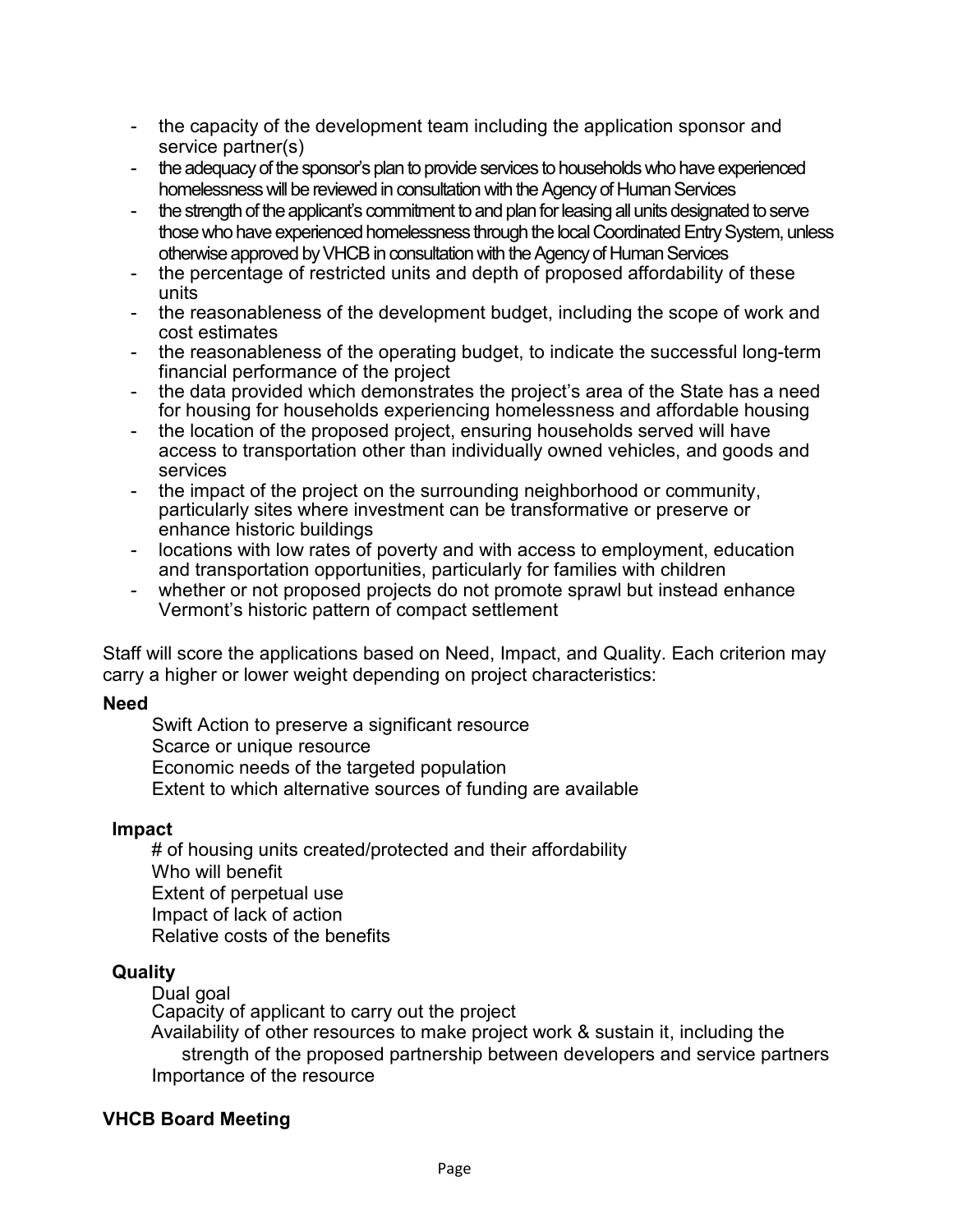Staff's ARPA-SFR funding recommendations will be made to the Board in the form of a memorandum that will include a description of the proposal and the project's strengths and challenges. Staff will also propose closing conditions for the Board to consider.

The Board will meet in a public session. The Board's project funding decisions are final.

#### **IMPLEMENTATION**

Project awards will be made in a manner that is consistent with VHCB's usual and customary policies and procedures. VHCB will allow for the customary and reasonable use of ARPA-SFR funds for real estate acquisition, construction costs and contingencies including site work, soft costs including architectural, engineering and construction management fees, replacement and operating reserves, and a developer fee

Awards may be conveyed as grants or loans. Loans may not mature after December 31, 2026. A grant or loan agreement will describe terms and conditions associated with the award; awards will be secured by a mortgage. If a project has previously received VHCB funding, the housing subsidy covenant will be amended to reflect the supplemental award. A housing subsidy covenant will be recorded for new projects.

Upon execution of grant/loan agreements and satisfaction of closing conditions, VHCB will begin to disburse funds for incurred eligible expenses. ARPA-SFR funds can only be used on a reimbursement basis. VHCB staff and/or consultants will conduct periodic construction progress inspections and will conduct an inspection prior to the final disbursement.

Grantees will submit periodic reports to VHCB as required to meet State and Federal requirements and to assist VHCB in determining Project Sponsor compliance. VHCB will monitor projects for compliance according to a riskbased schedule and as required by The Treasury Department and the State of Vermont.

## **PROJECT DEVELOPMENT GUIDANCE**

## **Administrative Requirements**

- A. Grantee agrees to comply with all applicable regulations within OMB 2 CFR, Part 200, "Uniform Administrative Requirements, Cost Principles, and Audit Requirements for Federal Awards."
- B. The Grantee will undergo a timely annual audit of the Grantee's financial statements covering any fiscal year that includes the use of these funds. If applicable, the audit will be in accordance with OMB 2 CFR, part 200, Subpart F. Grantee will submit all annual audit reports to VHCB staff for review, and shall include all auditor communications in regards to internal controls and/or compliance, such as management letters, SAS 115 Communication of Internal Control Related Matters, and reports on compliance.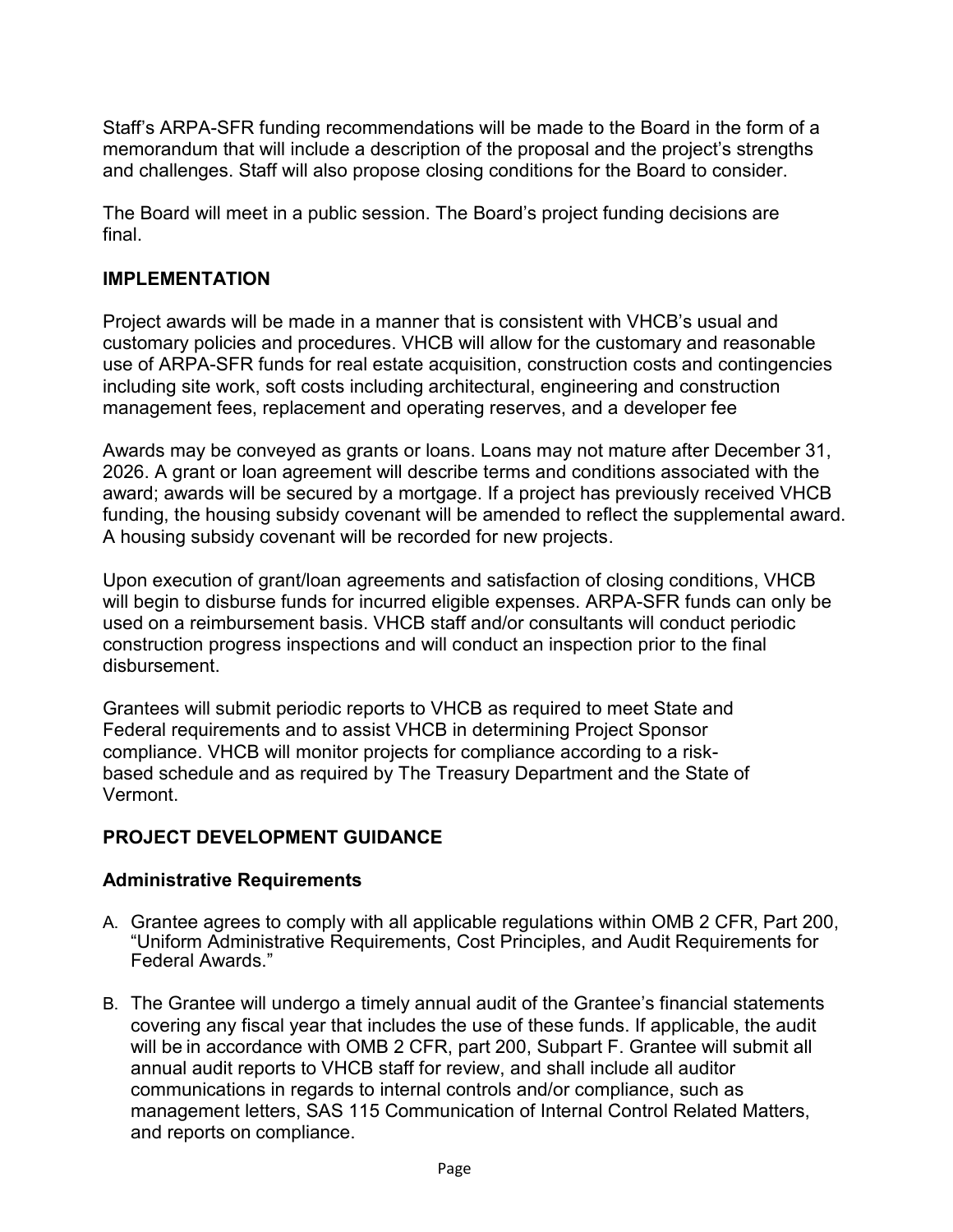- C. The Developer shall utilize a financial management system that includes effective controls for accountability over funds received and expended and have written procedures that define allowable costs and certain cash management functions. Financial management systems shall include: 1) records that identify sources and uses of federal funds; 2) effective controls over and accountability for all funds and assets; and, 3) records that are supported by source documentation. Records shall be maintained by VHCB and Grantees for a period of five (5) years after final payment is made using ARPA-SFR monies.
- D. Grant funds shall not be requested or disbursed until needed and shall be the minimum amount necessary. Eligible costs must have been incurred, as ARPA-SFR funds can only be used on a reimbursement basis. Grantee must provide documentation supporting costs to VHCB as part of request for funds.

#### **Procurement Guidelines**

The procurement of construction and construction-related goods and services, such as buying supplies, retaining design professionals and awarding construction contracts on VHCB-funded projects is subject to the requirements of Procurement Standards of the federal Uniform Guidance at 2 CFR Part 200.318, as well as the specific VHCB requirements outlined in VHCB's [Procurement Guidelines for Housing Grantees:](https://vhcb.org/our-programs/housing/housing-policies)

Developers shall document all procurement activities, and make the documentation available to VHCB upon request.

#### **VHCB ARPA-SFR Environmental Assessment Process**

The National Environmental Policy Act (NEPA) does not apply to ARPA-SFR. In its stead, VHCB requires a Phase 1 Environmental Site Assessment (ESA), which shall document the absence of environmental contamination, for all newly acquired properties. Rehabilitation of existing properties will be required, at a minimum, to address toxic substances, if applicable.

#### Toxic Substances:

Rehabilitation work completed with ARPA-SFR funds that disturbs surfaces or building components potentially containing toxic substances (ex. Lead-based paint, asbestos) shall be in compliance with applicable State and Federal laws and regulations.

VHCB may require additional environmental assessment depending on the nature of the project and sources of funding. It is important to note that if a proposed project has a variety of funding sources, the developer must follow the guidance for whichever source has the most restrictive requirements related to environmental review.

Developers shall document all environmental assessment activities, and make available to VHCB upon request.